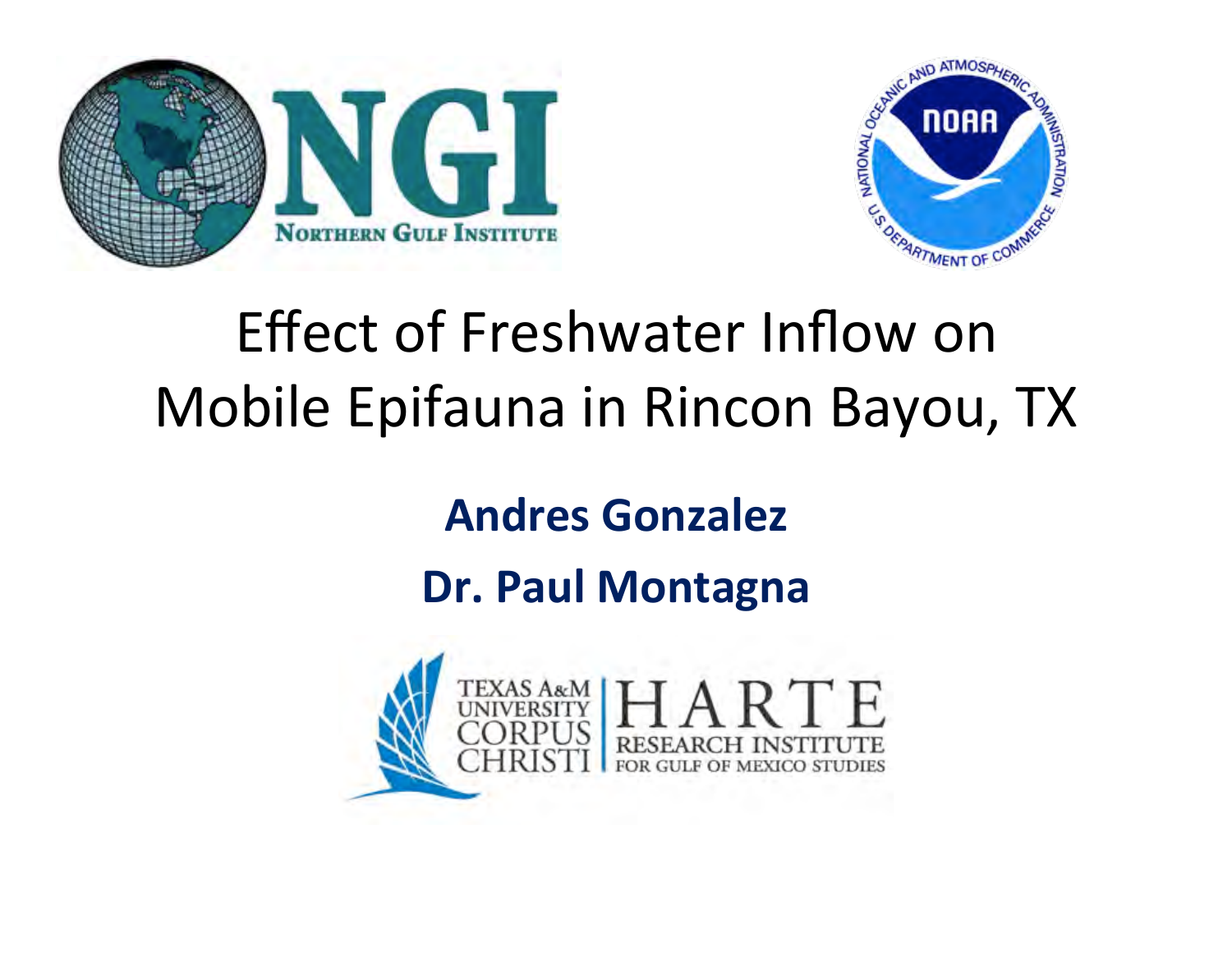# About Me

- Born and raised in Phoenix, Arizona
- Major in Environmental Science
- St. Mary's University, San Antonio, TX
- Senior, Graduating May 2016
- Interested in Sustainable Urban Development
- Looking for a job, and applying to graduate school.

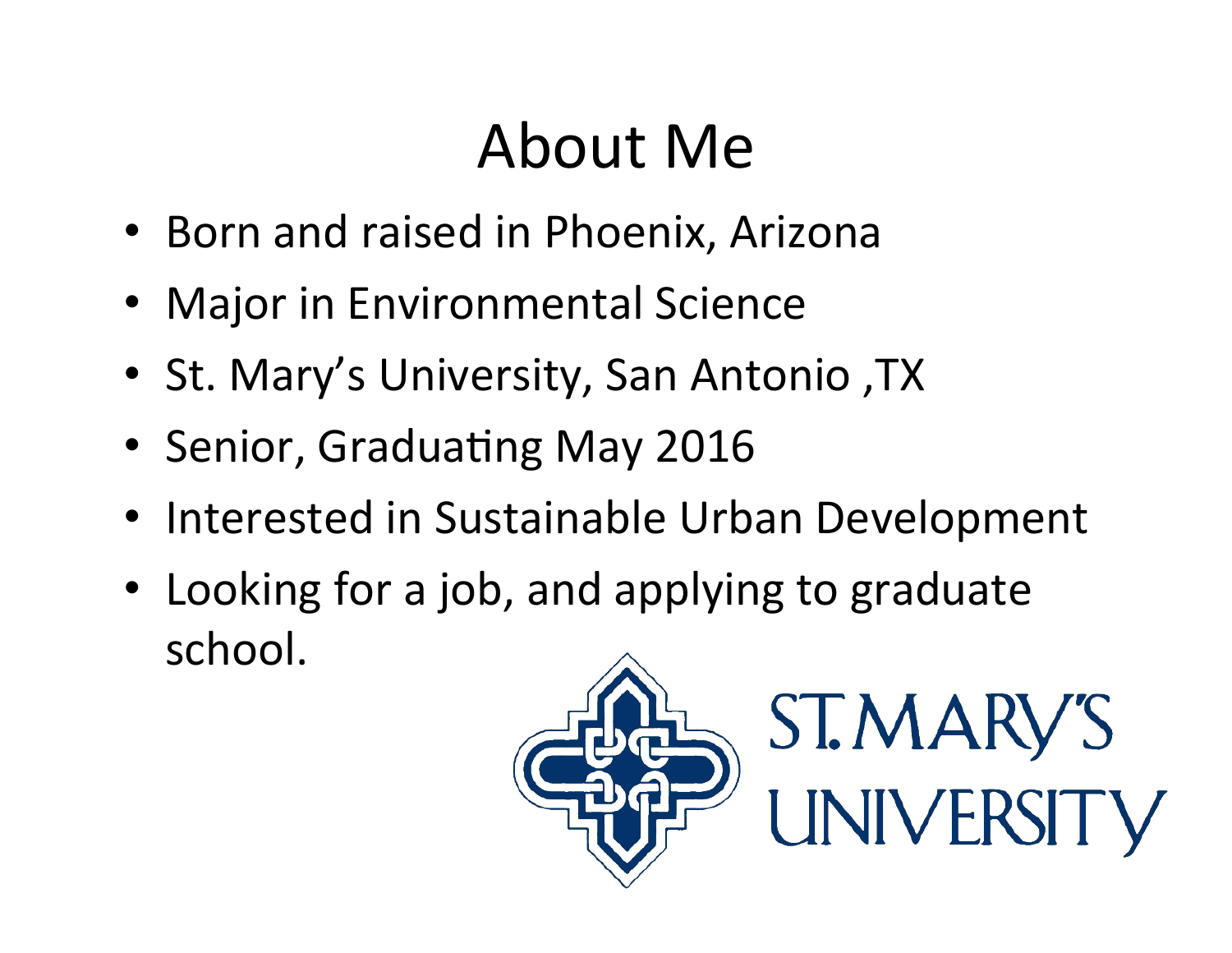### Dr. Paul Montagna

Endowed Chair for Ecosystem Studies and Modeling

- Works to understand how freshwater inflow is affecting estuary ecosystems and organisms
- Member of many organizations, including the Texas Environmental Flows Science Advisory Committee
- Participated in more than 250 technical reports and publications.

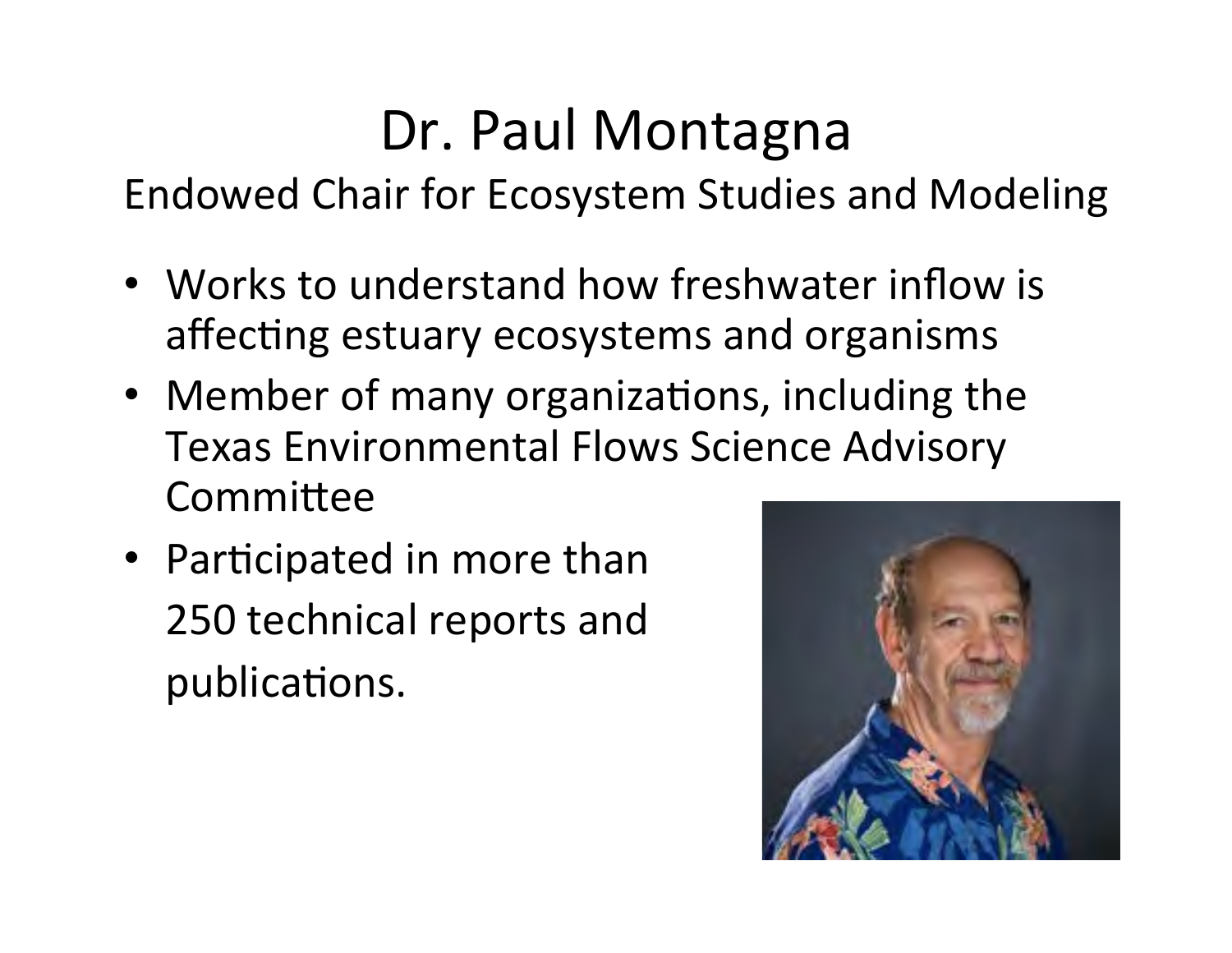### Rincon Bayou, Near Corpus Christi, Texas



- Reduced freshwater inflow altered salinity and water quality of Rincon Bayou and Nueces Bay
- Hydrological restoration was performed to enhance flows to Rincon Bayou and the marsh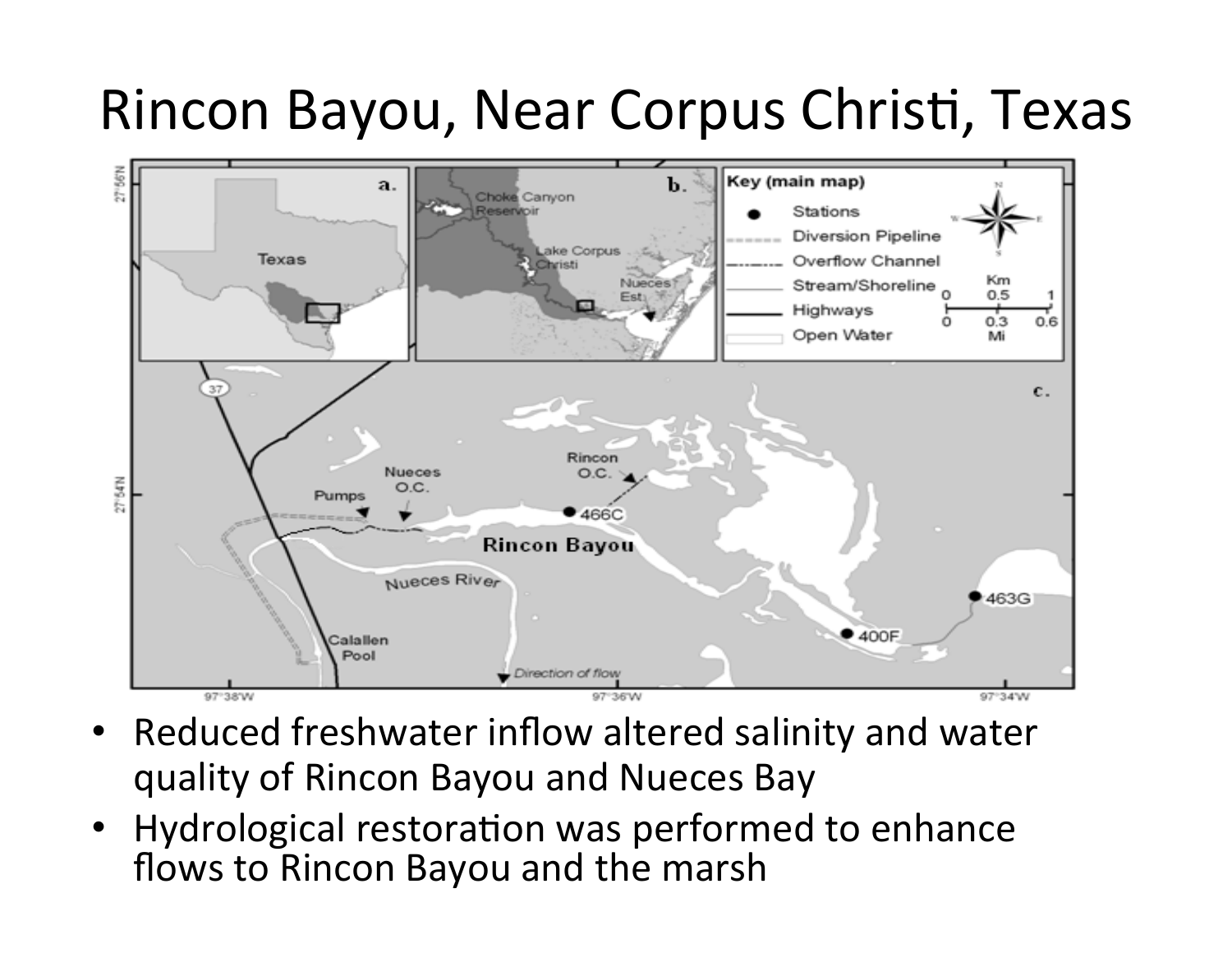# Field Work

- Seine net samples
- Push net samples
- Epibenthic zone
- Near edge of marsh



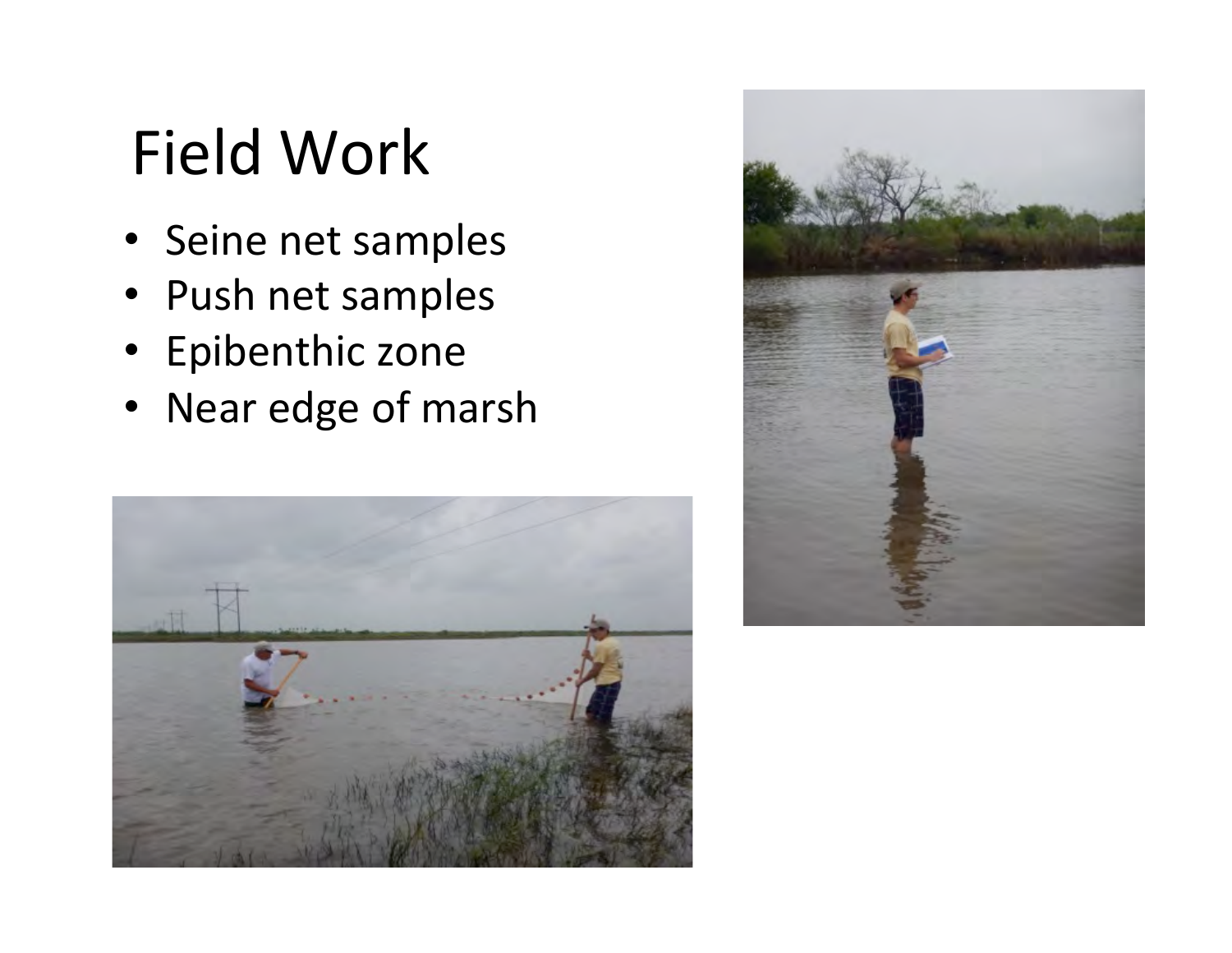# Lab Work

- Samples collected every two weeks
- Quantitative data
- Counts number of organisms per sample
- Identify species of each organism

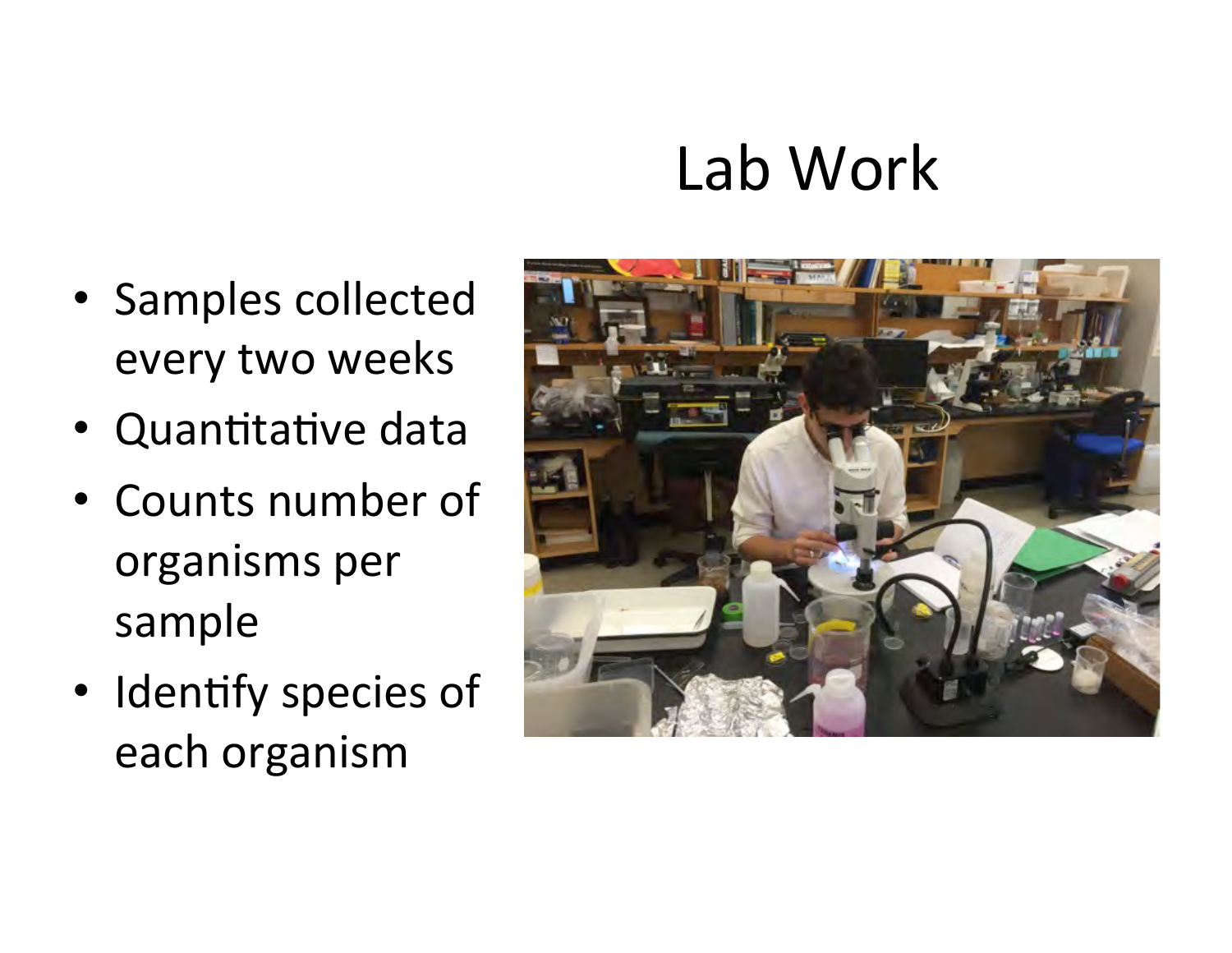



• Organize samples

• Separate by species 



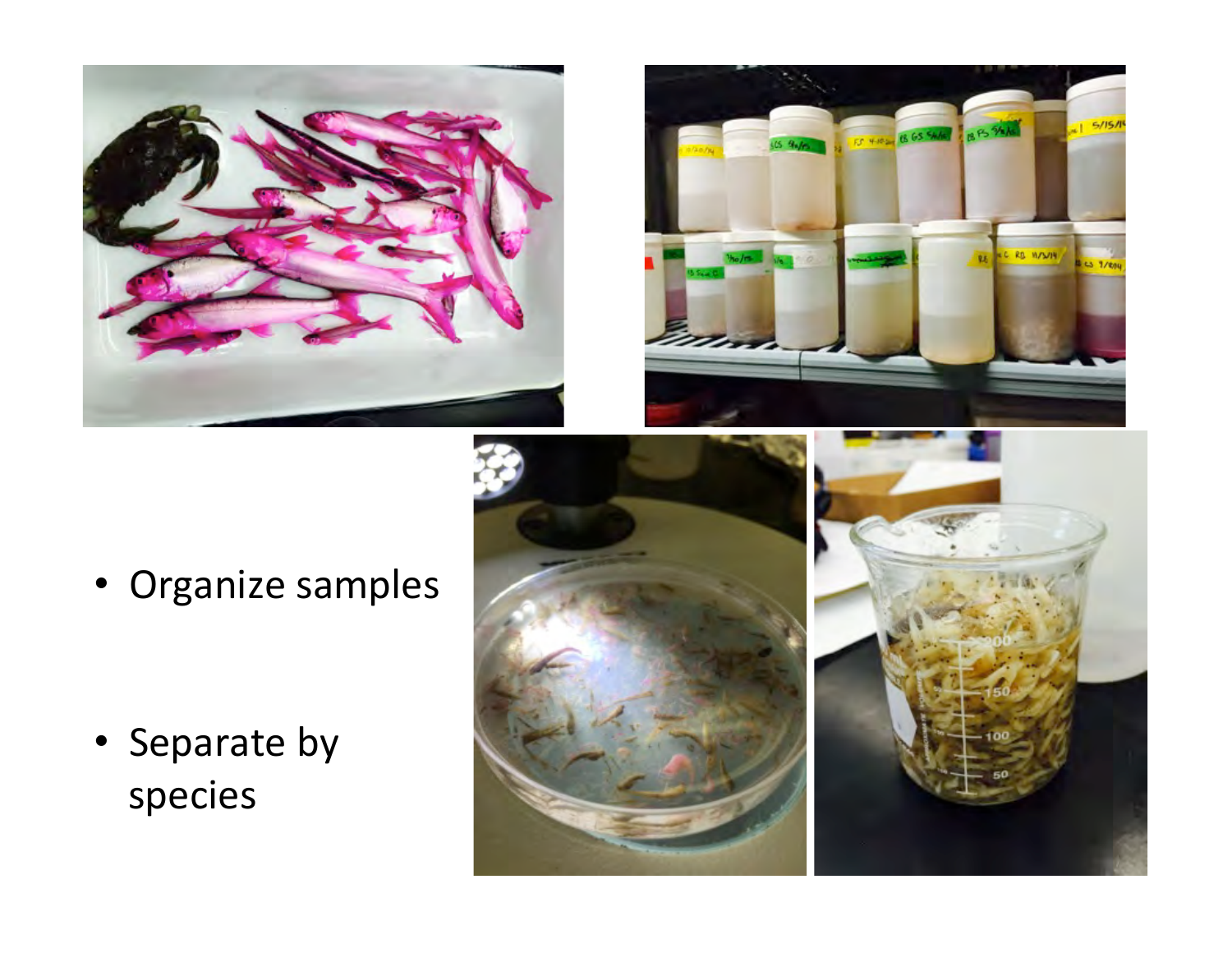





- Placed in ethanol solution for archiving
- Placed back into jars for future reference

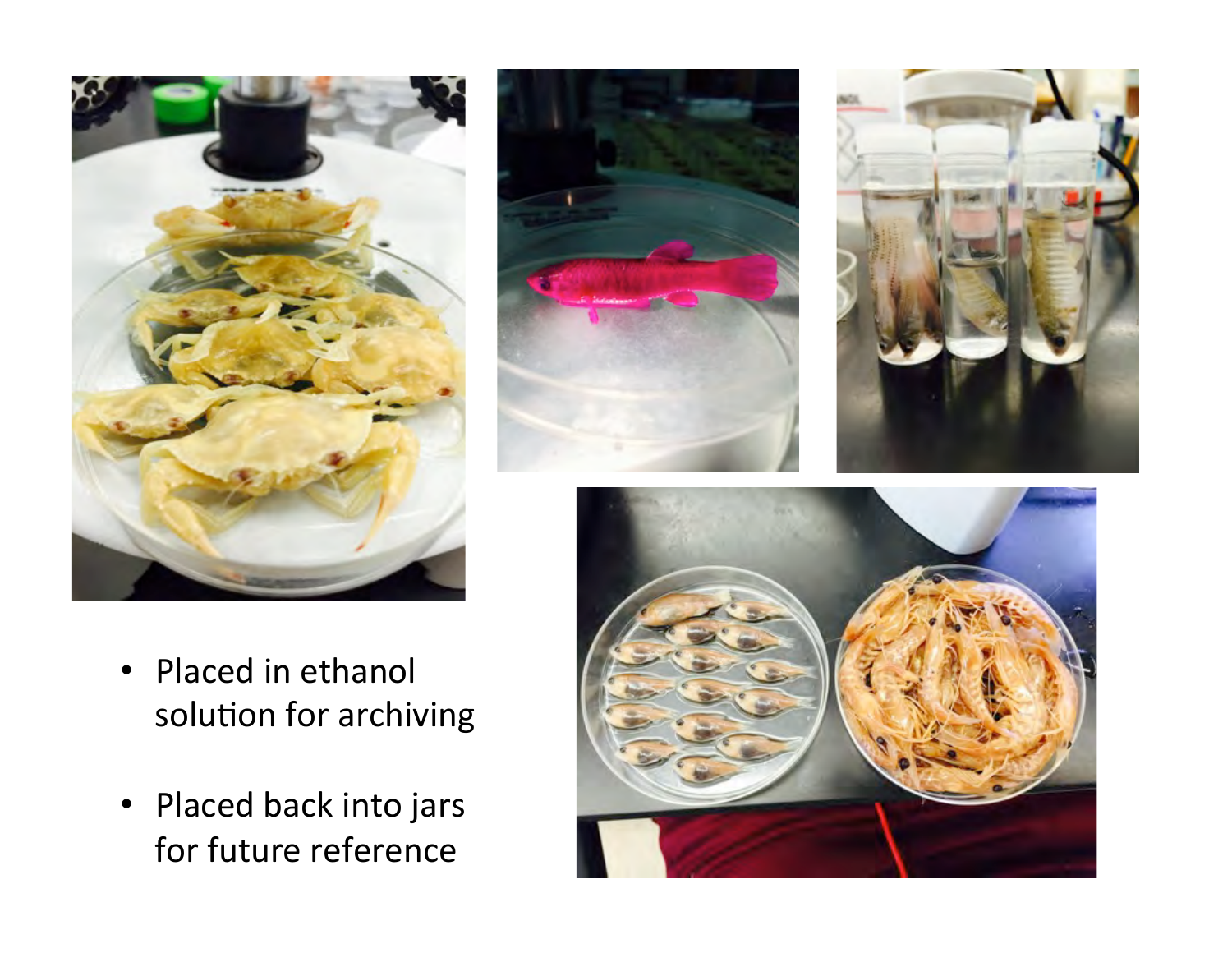

# Principal Component Analysis (PCA)

- PCA displays relationship among water quality variables
- Inverse relationship between salinity and nutrients on PC1 represents inflow effects
- Inverse relationship between Temperature and Dissolved Oxygen on PC2 represents seasonal effects
- Station C, closest to source more affected by inflow that F and G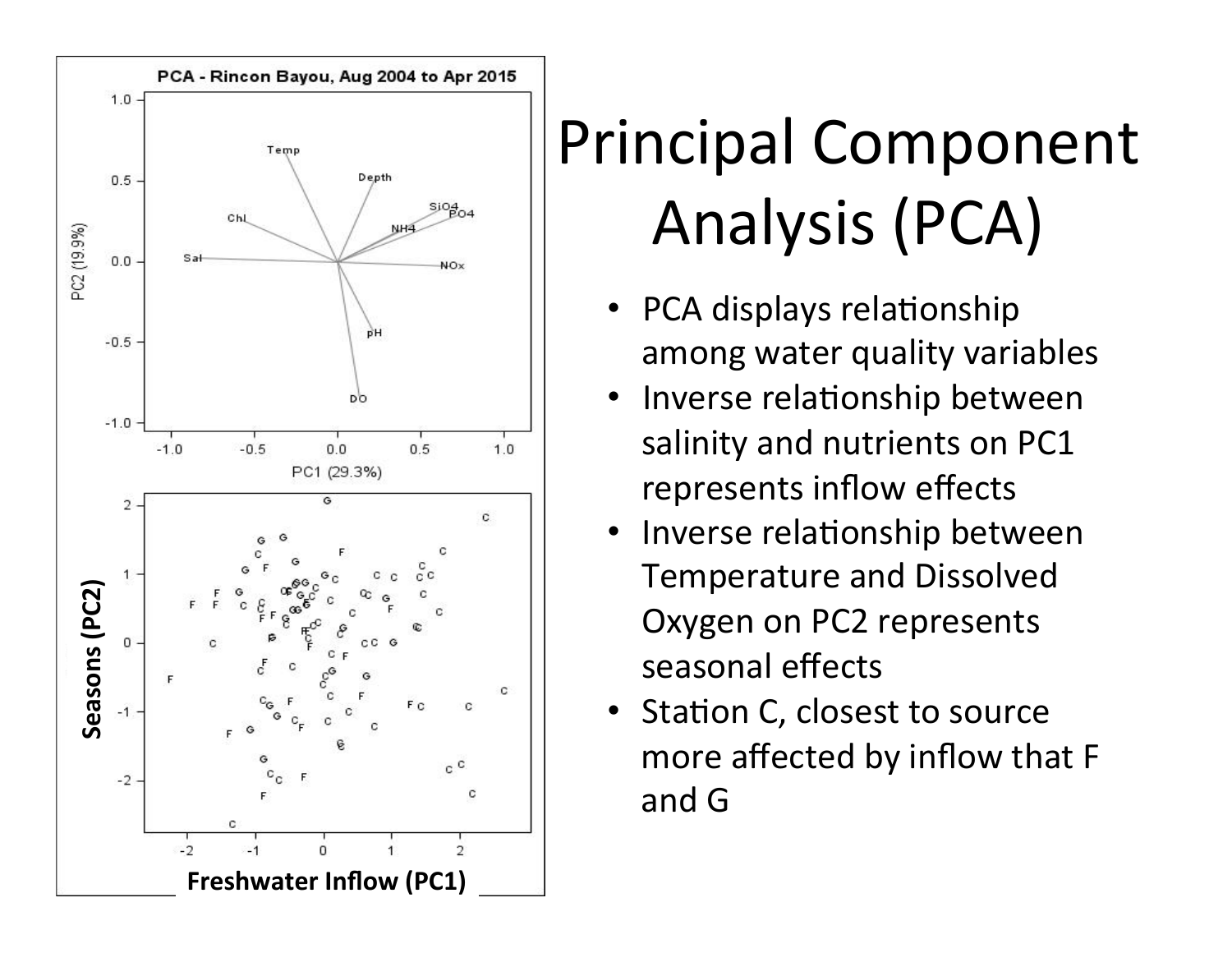# Community Structure by MDS



- Non-metric Multidimensional Scaling (MDS) plot of sample similarity
- Circles indicate similarity of at least 30%
- Seasonality is driving community structure more than stations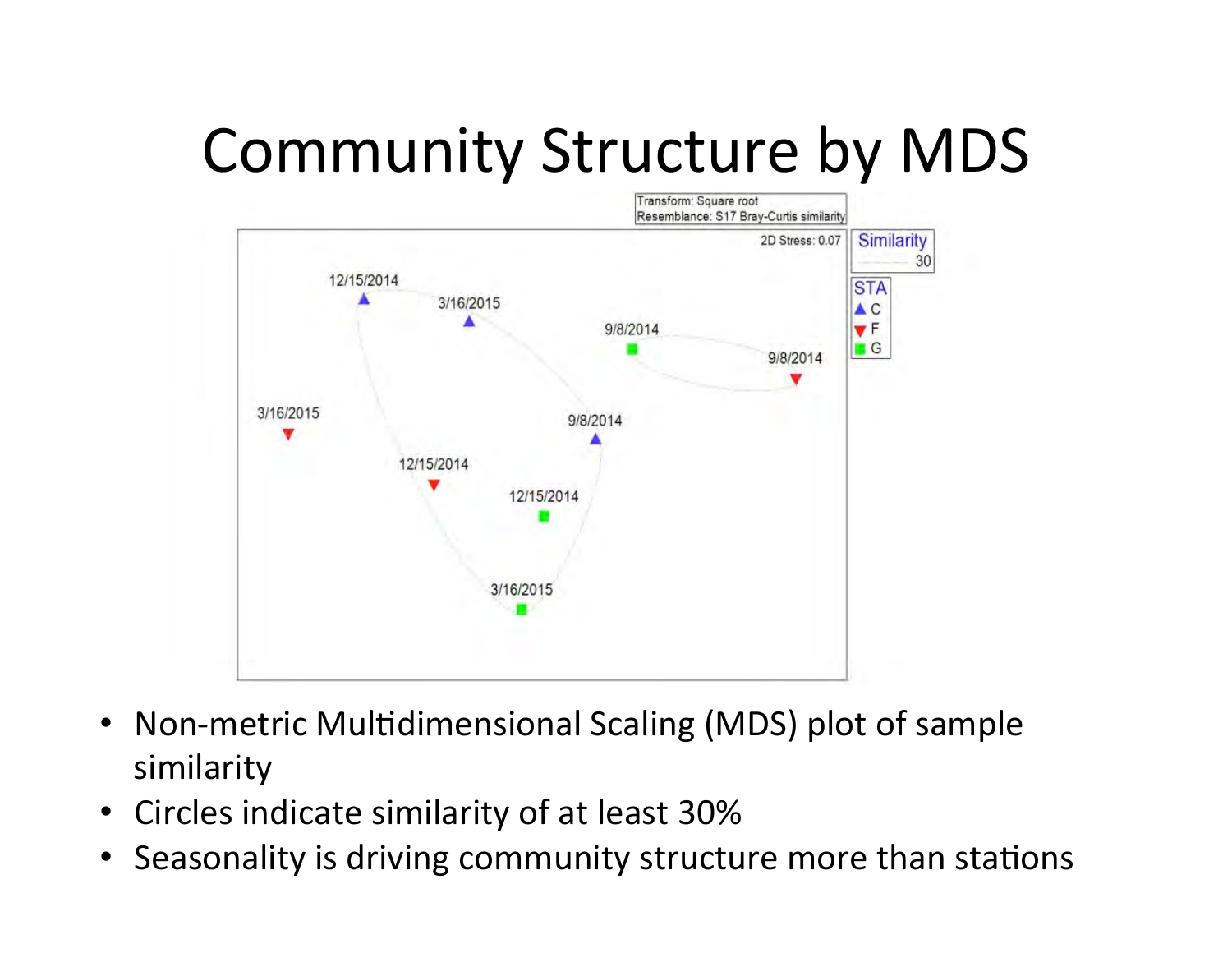### Conclusions

- When water temperature is low, the dissolved oxygen is higher, which correlates to higher species abundance.
- Seasonality affects the amount of freshwater inflow, which in turn changes the amount and types of organisms present.
- Further study needed on biomass and size of organisms in samples.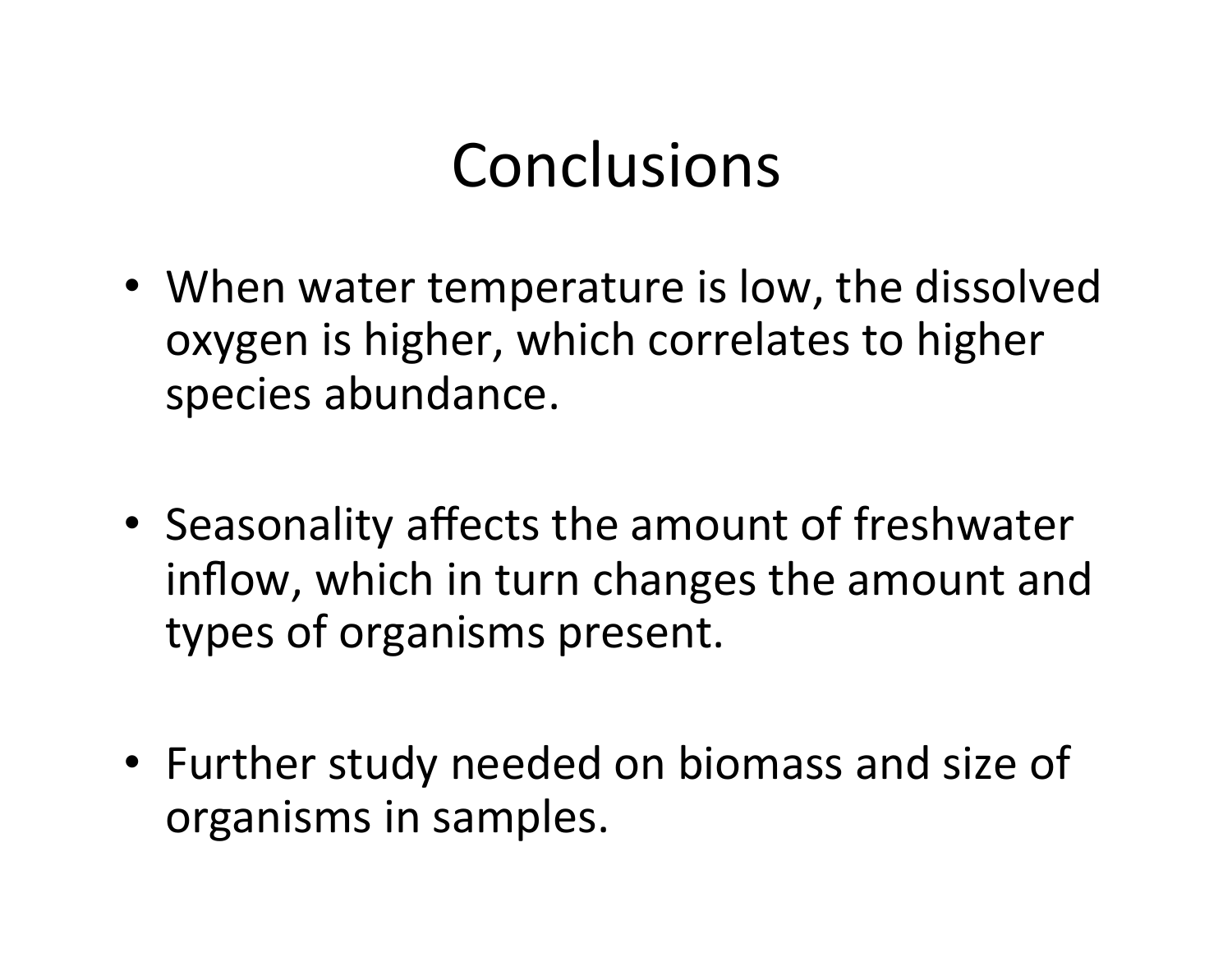### Metadata

- Catch types
	- Seine vs. Push net
- Sample dates
	- From April 2010 to July 2015
- Sampling sites
	- Site C, F, and G
- Sonde

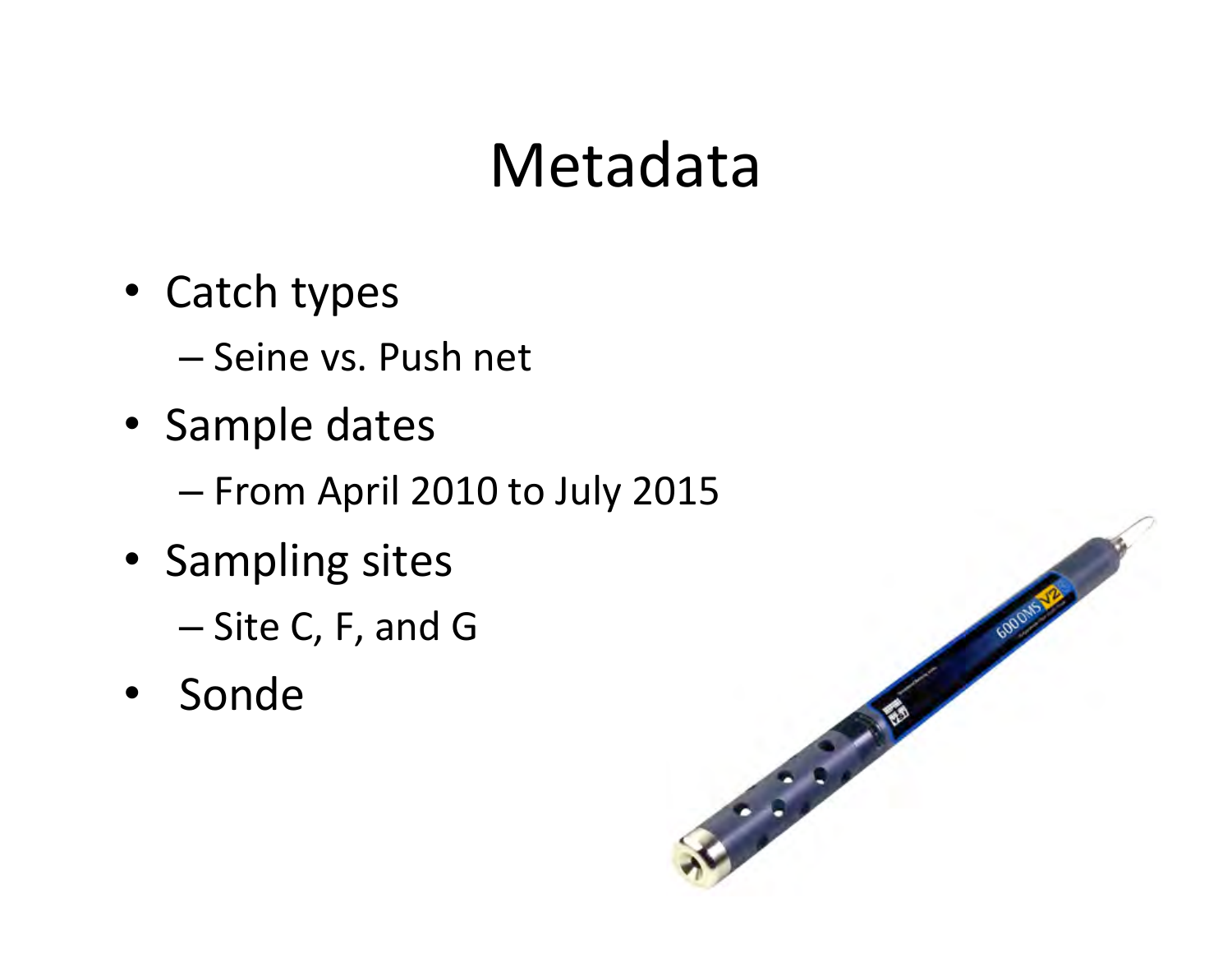# Things I Learned

- Marine ecology has a direct impact on human health and local economy.
- Minimum freshwater inflow standards should be in place for more estuaries.
- How to work in a professional lab environment, many different backgrounds.
- Workplace accountability
- Advice for Grad School, employment, life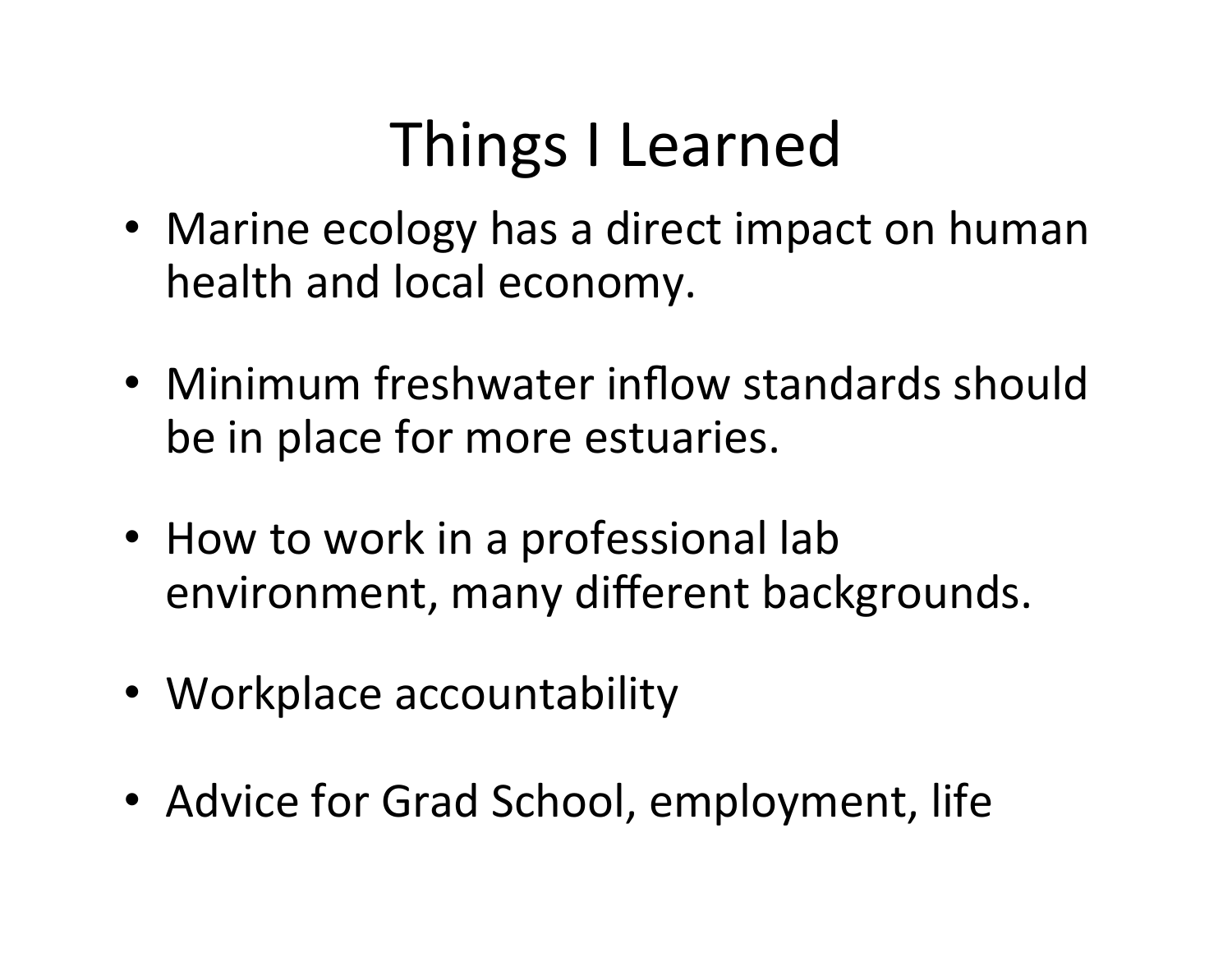# Challenges

- All data and the analysis in this presentation is preliminary
- Joined project at the beginning
	- Built the project and methods while gathering data
	- Bi-weekly lab project meetings yielded more questions and issues
- Field work can be dangerous and lead to accidents

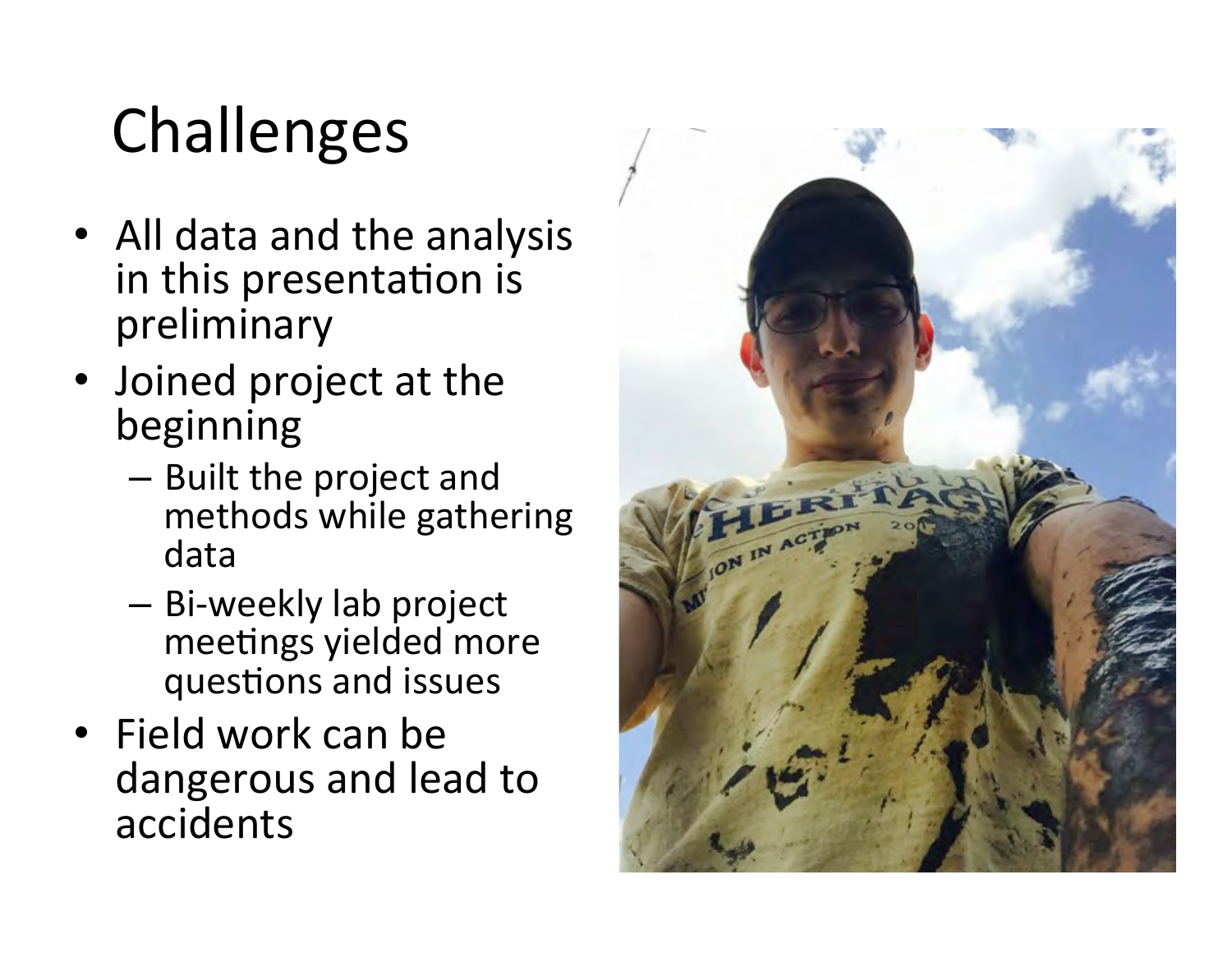### NOAA NGI Internship Program





- **Memories**
- Life lessons
- **Appreciation**
- **NOAA** career
- Open doors